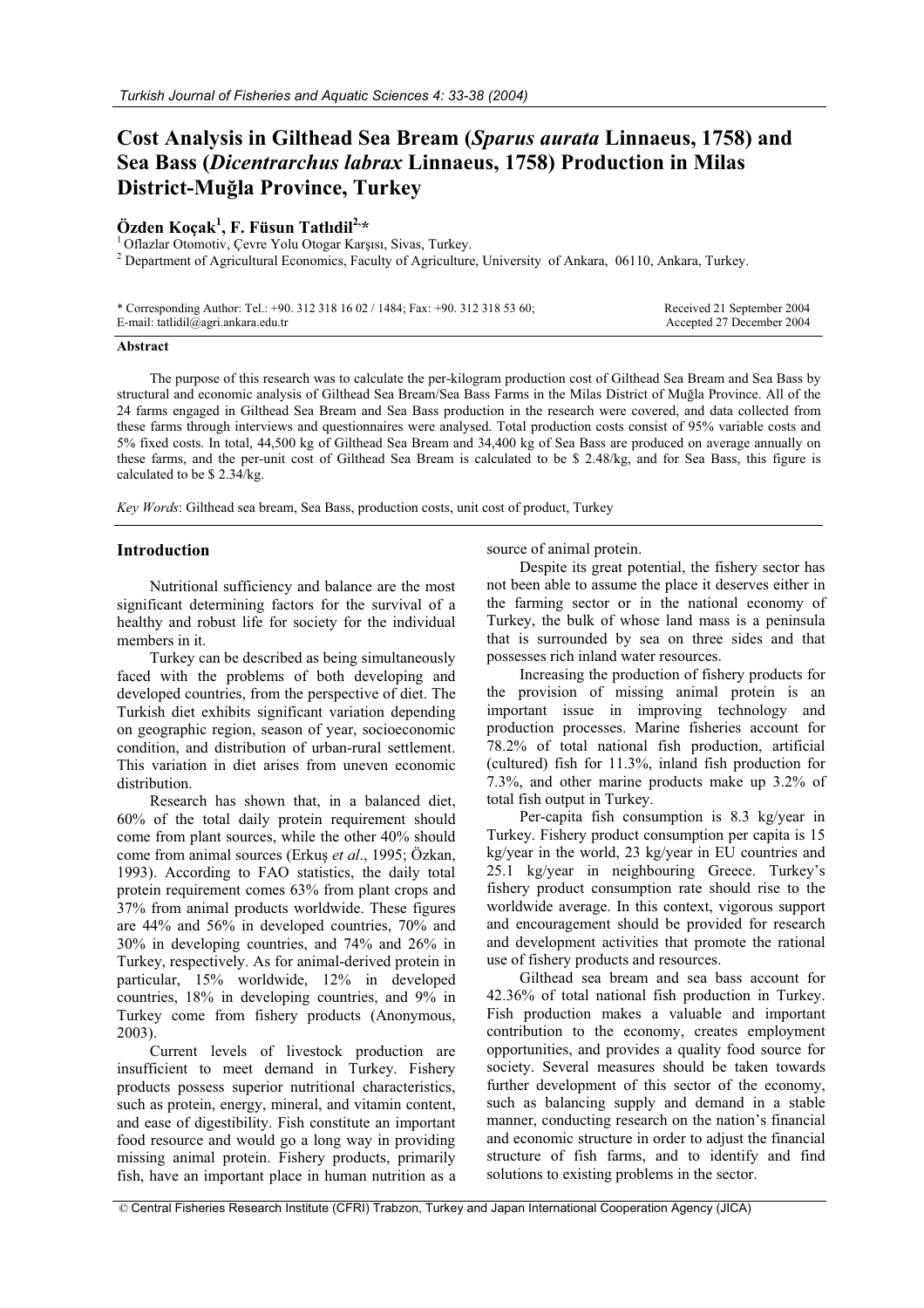Few economic studies or financial analyses on fisheries have been conducted so far. Socio-economic studies carried out to determine the problems and the general structure of the sector constitutes a significant source of information to the operations managers and provides needed data on the development of the sector. Besides, such research also helps to develop individual activities of operations.

Earlier research in this field has attempted to find out the structural, technical and economic conditions concomitant with gilthead sea bream and sea bass production. It has been determined that feed costs account for the bulk of operating costs, which is added to the cost of labour and of purchasing young fish and then divided by the number of units to calculate the cost per unit of crop. (Çokyüce, 1993; İşgören, 1996; Şası, 1996; Demir, 1997; Gier, 1998; Rad, 1999).

This study was carried out in Milas district of the province of Muğla, where Gilthead sea bream and sea bass production are widespread and where the per-kilogram cost of each kind of fish can be calculated separately by determining the current structure, capital, and the cost of the implements of production for Gilthead sea bream and sea bass operations.

## **Materials and Methods**

The Milas District of Muğla Province was selected as the research area because Gilthead sea bream and sea bass production is very popular there. The research material was based on data that was collected at 24 fish farms operating in the area by conducting interviews and having the interviewees fill out questionnaires at the time of interview.

In this research study, gilthead sea bream and sea bass operations were investigated. The structural conditions and capital structure of the operations were determined, and the unit costs of gilthead sea bream and sea bass were calculated as well.

In determining the value of the current capital elements in the operation, received purchase values of capital elements determined the depreciation values for previous years, based on reduced- and residualfigure values. Straight-line methods were used to calculate depreciation costs (Erkus et al., 1995; Kıral *et al*., 1999). Fixed capital elements are a major part of operational assets, so the calculation of interest costs was of great importance. Generally, depreciation in fixed assets is calculated using a straight-line method, and investment interest is calculated as half the fixed asset value. The interest rate used in this study was a real interest rate, and was taken to be 5% (Kıral *et al.*, 1999).

A specific rate is used to calculate repair and maintenance costs, which are grouped with fixed costs. The cost of annual repairs generally varies between 5–10% of the purchase value of fixed capital, and in this study it was taken to be 7% (Erkuş et al.,

1995).

Rent prices for areas of land and sea surface were based on annually-determined values for rent paid to Provincial Directorate of Agriculture or the Ministry of Forestry.

The cost of young fish and fish feed in the operations, considered to be variable costs incurred during the production season, were calculated by multiplying purchase volume by unit prices. This calculation was based on the amounts actually paid for medicine, electricity, water, petrol and diesel-oil costs.

In calculating the interest for variable costs, the current interest rate was applied to half the value of the total, variable cost (Kıral *et al*., 1999). Interest rate was taken to be 50% in this study (Anonymus, 2000).

Costs per unit of crop were calculated using the simple calculation method in the operations that were observed in this study. The simple cost calculation method was used in the case of production of a single crop at the end of the production process. In the simple cost method, the value for total cost accrued for the activity was divided by the amount of crop obtained at the end of the activity (Erkus *et al.*, 1995; Kıral *et al*., 1999).

The gross value of production for gilthead sea bream and sea bass were calculated separately by multiplying crop production amounts by unit prices in the operations.

The gross margin of gilthead sea bream and sea bass production activities was calculated by subtracting variable costs from the gross value of production, and the net profit was calculated by subtracting production costs from the gross value of production (Erkuş *et al.*, 1995; İnan, 1994).

The following formula was used to calculate feed evaluation rate (Shiav and Chen, 1992):

Feed Evaluation Rate =  $WFA/(Ca, +O) - Ca_1$ 

WFA= Weekly Feed Amount / kg

 $Ca<sub>2</sub>=$  Group weights of fish at the end of a week / kg  $Ca<sub>1</sub>=$  Group weights of fish a week before / kg

 $O =$  Weight of fish that died either between the two weighings or outside of the trial / kg

#### **Results and Discussion**

#### **Structural Characteristics of Operations**

All of the fish farm operations in the research area that were studied were established after 1989. 87% of them were operating on domestic capital and 17% were operating on both domestic and foreign capital.

29.2% of the operations in the research area had capacities of less than 50 tons per year (27.86 tons/year), 33.3% had 50-80 tons/year (61.87 tons/year), and 37.5% had more than 80 tons per year (136.67 tons/year). 92% of the operations were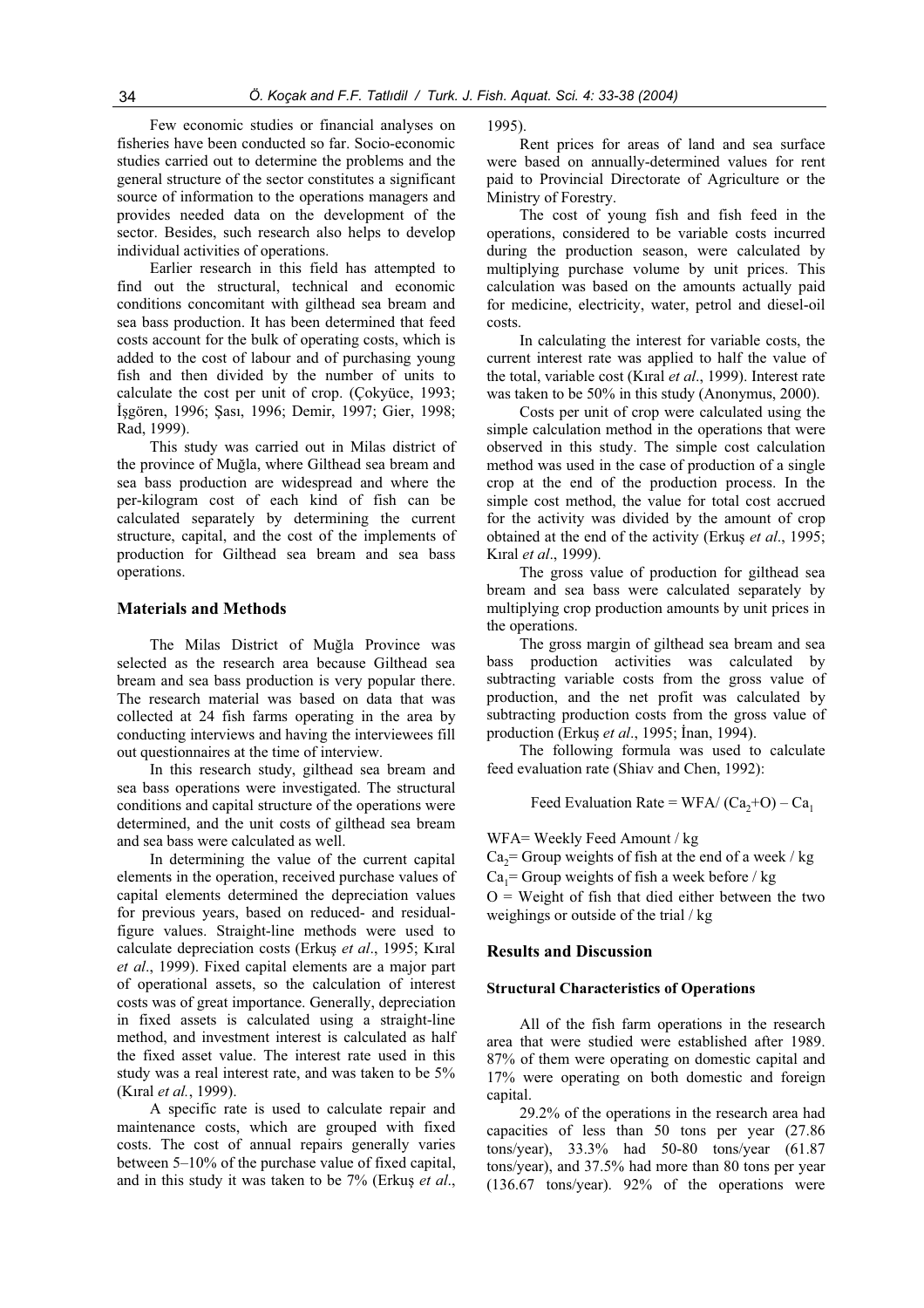operating at full capacity. The experimental treatment was the fattening of fish (feeding) and the eggs and young fish that were to be fed were provided by the private sector. Purchased young fish were fattened until they became a portion, then brought out on the market. The current production systems in use on fish farms are intensive, semi-intensive, and extensive. All operations in the research area used the intensive production system, which is based on external feeding. All operations in the research area were practising portion production exclusively. All of the fish were marketed live, without being treated with any crop processing method. Gilthead sea bream and sea bass were put in storage in April-June on the operations.

## **Capital Level of Operations**

Fish fattening in cages is a type of production that is gradually becoming more commonplace. In general, high-endurance octagonal cages, made of fibreglass and steel, are used for the purpose of fish fattening in cages in the open sea (Emre and Kürüm, 1998). 5x5 m and 4x4 m wooden cages of lower density and lower cost are used in bays that are protected (sheltered) from waves.

For the operations in this study, all of the 5x5 m cages that were used were made of wood, 93% of the 4x4 m cages were made of wood, and 7% of the 4x4 m cages were made of steel.

Nets are an important part of cages and cage systems. It is seen that nets with interstices that are 4 mm, 6 mm, 8 mm, 10.5 mm, 12 mm and 18 mm on a side are used on the fish farms.

91.6% of the operations in the research area were equipped with a motorboat, lifeboat, or a other watercraft. Fishery operations also had administrative buildings, storage facilities, lodgings and kitchens. Various tools and equipment were used in the process of production on the fish farms. In the case of this study, it was determined that 83.3% of the operations were equipped with a generator, 25% with a net washing machine, 45.8% with pumps, 4.2% with a ventilator, and 33.3% with grading equipment. All operations had rope, an anchor, a skimmer (landingnet), boot, bucket, and balance.

The number of young fish on the operations varied depending on operational capacity in the research area. The operations commenced production with 196,530.3 gilthead sea bream and 161,921.8 sea bass young on average on all of the fish farms. It was decided that granules 2, 3, and 4 would be used as for young fish feed stuff, and 2.0, 3.0, 4.5 mm and 6.0 mm dry pellets would be used as feed stuff for adult fish on the gilthead sea bream and sea bass operations. The feed evaluation coefficient was calculated to be 1.76 for gilthead sea bream and sea bass. From the findings of this study, it was determined that an average of 11,103.5 kg of young

fish and 11,551.6 kg of adult fish feed stuff was consumed annually on the farms engaged in gilthead sea bream production, and an average of 9,143.2 kg of young fish and 91,081.3 kg of adult feed stuff was consumed annually on farms engaged in sea bass production.

20.83% of the operations covered in this study used medicine, and no dosage of vitamins was determined. Technical staff, permanent and seasonally hired personnel was employed on the fishery operations in the region. 95.8% of the operations covered in the study hired permanent labour. 3.45 people were hired permanently on average on these operations. As is usually the case in the fishery sector, the amount of technical employment on the operations was low in the research area. Fishery engineers were employed in only 20.8% of the operations, and 0.21 fishery engineer was employed in the operations on average.

It became necessary for the fishery operations to rent a certain area of sea surface on which to conduct gilthead sea bream and sea bass production. In general, gilthead sea bream and sea bass raising operations utilize the coastal region of the rented area of sea as terrestrial area. However, it is not common practice to rent large terrestrial areas. 8.3% of the operations in the research area rented terrestrial area. The average size of rented terrestrial area was  $900 \text{ m}^2$ on these operations. For gilthead sea bream and sea bass production, all fish farms operating in the research area rented areas of sea surface for 15 years. These fish farms were operating on an average of 2.24 hectares of sea surface.

The average harvesting weight was found to range between 300–500 grams for gilthead sea breams and sea bass raising operations. Fish were harvested during April–June period and reached harvesting weight in 14–16 months on average. Gilthead sea bream and sea bass were brought out to be sold on the market at a price of \$2.10–\$2.80.

Production of both gilthead sea bream and sea bass was conducted together in all operations in the research area. The average output of all operations turned out to be 78.9 tons of production and \$214 103.67 of revenue. 29.2% of the operations encountered marketing problems. All operations sold their crops to wholesalers. However, 4.1% of the operations sold their crops to restaurants and 16.6% to exporters as well. It was observed that none of the operations in the research area implemented the HACCP programme.

#### **General Capital Structure**

The average values of capital were determined to be \$5,933.68 for cage capital, \$4,499.65 for net capital, \$3,953.22 for transport vehicles, \$2,971.04 for building capital, and \$648.71 for tools & equipment capital.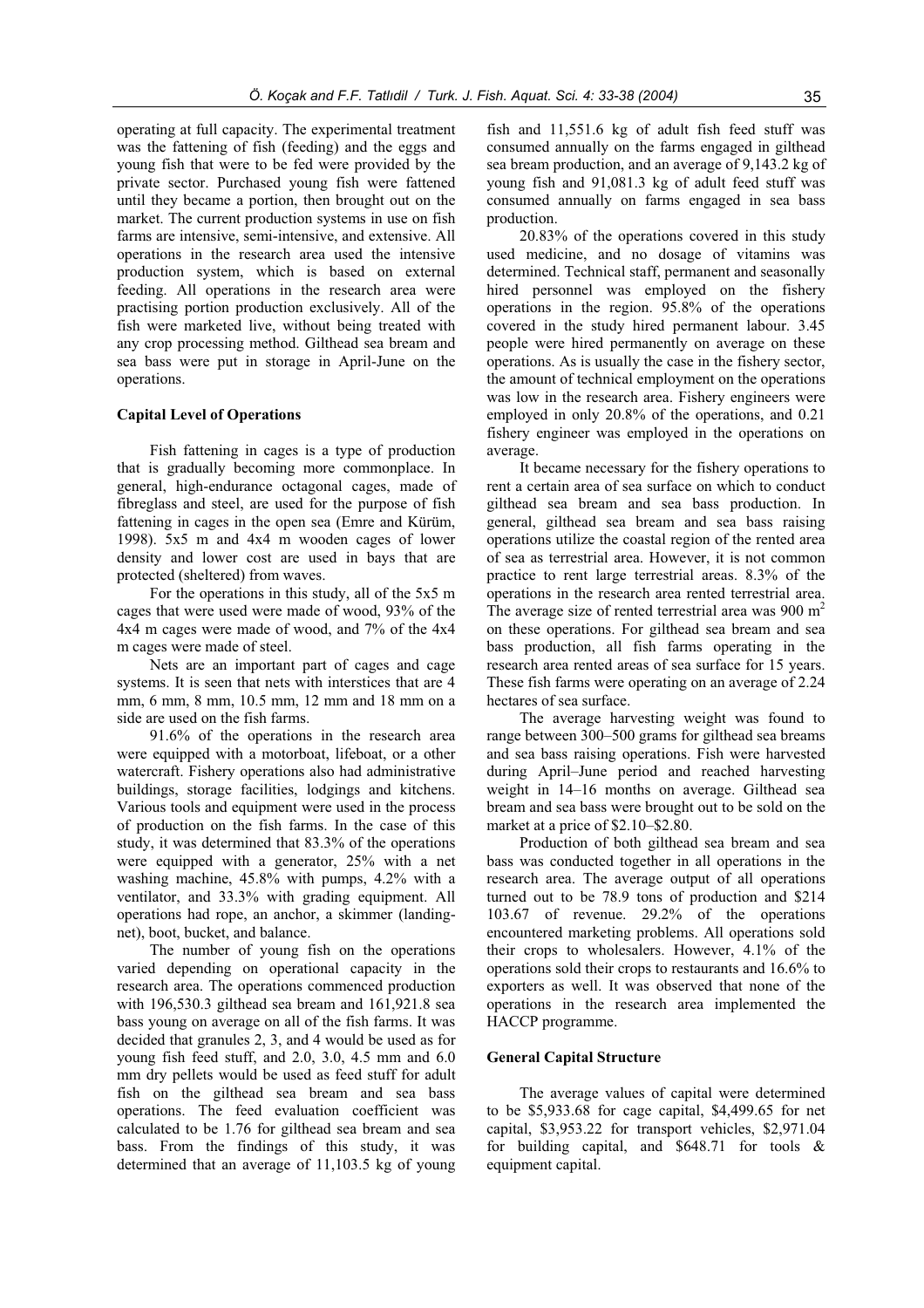## **Operational Costs and Gilthead Sea Bream and Sea Bass Cost**

Operational costs are classified according to their characterisation as either fixed or variable costs. These included fixed costs gilthead sea bream and sea bass production, permanent labour, land and sea surface rent fees, and interest calculated for fixed capital elements. Depreciation and repair-maintenance costs were also taken into account. Fixed and variable costs of studied operations are presented in Table 1.

It was observed that costs in gilthead sea bream and sea bass operations varied depending on farm size and production volume. It was calculated that an average of \$110,769.20 of the cost was realised in gilthead sea bream production and \$80,345.30 in sea bass production, resulting in a total cost that was determined to be \$191,114.50 for both operations taken together.

It was observed that 95.10% of the total cost of gilthead sea bream production and 94.84% of the total cost of sea bass production consisted of variable costs. The average variable cost was \$105,334.55 for gilthead sea bream and \$76,199.20 for sea bass.

Feed costs accounted for the largest single source of all operational costs. The average feed cost was \$42,820.77 for gilthead sea bream \$34,882.63 for sea bass. The contribution of feed costs to variable costs was 40.65% for gilthead sea bream and 45.78% for sea bass, and feed costs made up 38.66 % and 43.42% of total operational costs for sea bass and gilthead sea bream, respectively. The cost of the young fish, which was one of the variable costs, was 37.37% for gilthead sea bream and 32.03% for sea bass, and the contributions of the two types of fish to the total of all operational costs were 35.54% and 30.38% for both kinds, respectively.

Fixed costs were found to make up 4.90% of the total of all operational costs for gilthead sea bream and 5.16% for sea bass on fish farms covered in this study. The fixed-cost subtotal for gilthead sea bream was \$5,434.65, and the corresponding figure for sea bass was \$4,146.10. Permanent labour costs accounted for 57.30% and 58.06% of the grand total cost of the two kinds, respectively. The proportion of this cost item in total production costs was approximately 2.81% for gilthead sea bream and 3.00% for sea bass production.

The fish farms operating in Milas-Muğla District produced a minimum of 3,000 kg of gilthead sea bream and sea bass and a maximum of 200,000 kg of both kinds of fish. It was determined that 78,900 kg of gilthead sea bream and sea bass production was realised as the average among all operations. Gilthead sea bream constituted 56.4% and sea bass constituted 43.6% of the total production of the studied fishery

| Table 1. The Average Variable and Fixed Costs in Gilthead Sea Bream and Sea Bass Operations |
|---------------------------------------------------------------------------------------------|
|---------------------------------------------------------------------------------------------|

| <b>COST ITEMS</b>                  | Gilthead    | Sea Bass   | The Share of<br>Variable Costs $(\% )$ |                   | The Share of        |                   | The Share of Total |          |
|------------------------------------|-------------|------------|----------------------------------------|-------------------|---------------------|-------------------|--------------------|----------|
|                                    | Sea Bream   | Production |                                        |                   | Fixed Costs $(\% )$ |                   | Costs $(\%)$       |          |
|                                    | Production  | (S)        |                                        | Gilthead Sea Bass |                     | Gilthead Sea Bass | Gilthead           | Sea Bass |
|                                    | $(\$)$      |            | Sea Bream                              |                   | Sea                 |                   | Sea                |          |
|                                    |             |            |                                        |                   | <b>Bream</b>        |                   | <b>Bream</b>       |          |
| <b>1. VARIABLE COSTS</b>           |             |            |                                        |                   |                     |                   |                    |          |
| Young Fish                         | 39, 361. 79 | 24,409.01  | 37.37                                  | 32.03             |                     |                   | 35.54              | 30.38    |
| Feed                               | 42,820.77   | 34,882.63  | 40.65                                  | 45.78             |                     |                   | 38.66              | 43.42    |
| Medicine                           | 2.22        | 1.72       |                                        |                   |                     |                   |                    |          |
| <b>Energy and Water Costs</b>      | 2,082.86    | 1,666.00   | 1.98                                   | 2.19              |                     |                   | 1.88               | 2.07     |
| -Diesel Fuel                       | 841.70      | 706.52     |                                        |                   |                     |                   |                    |          |
| -Fuel                              | 59.08       | 45.67      |                                        |                   |                     |                   |                    |          |
| -Electricity                       | 50.44       | 38.99      |                                        |                   |                     |                   |                    |          |
| -Water                             | 1.131.64    | 874.82     |                                        |                   |                     |                   |                    |          |
| Interest on Operating Capital      | 21,066.91   | 15,239.84  | 20.00                                  | 20.00             |                     |                   | 19.02              | 18.97    |
| TOTAL VARIABLE COSTS               | 105,334.55  | 76,199.20  | 100.00                                 | 100.00            |                     |                   | 95.10              | 94.84    |
| 2. FIXED COSTS                     |             |            |                                        |                   |                     |                   |                    |          |
| Permanent Labour                   | 3,113.99    | 2,407.27   |                                        |                   | 57.30               | 58.06             | 2.81               | 3.00     |
| Land and Sea Surface Rent          | 432.01      | 337.21     |                                        |                   | 7.95                | 8.13              | 0.39               | 0.42     |
| Depreciations                      | 923.80      | 655.74     |                                        |                   | 16.70               | 15.82             | 0.83               | 0.82     |
| -Buildings                         | 67.03       | 47.09      |                                        |                   | 1.23                | 1.14              | 0.06               | 0.06     |
| -Cages                             | 334.68      | 258.72     |                                        |                   | 6.16                | 6.24              | 0.30               | 0.32     |
| $- Nets$                           | 196.94      | 98.09      |                                        |                   | 3.63                | 2.37              | 0.18               | 0.12     |
| -Transport Vehicles                | 267.57      | 205.45     |                                        |                   | 4.92                | 4.96              | 0.24               | 0.26     |
| -Tool-Equipment                    | 57.58       | 46.39      |                                        |                   | 1.06                | 1.11              | 0.05               | 0.06     |
| Maintenance-Repairs (7%)           | 710.94      | 549.60     |                                        |                   | 13.08               | 13.26             | 0.64               | 0.68     |
| Interest of Fixed Capital Elements | 253.91      | 196.28     |                                        |                   | 4.67                | 4.73              | 0.23               | 0.24     |
| <b>TOTAL FIXED COSTS</b>           | 5,434.65    | 4,146.10   |                                        |                   | 100.00              | 100.00            | 4.90               | 5.16     |
| TOTAL PRODUCTION COSTS             | 110,769.20  | 8,0345.30  |                                        |                   |                     |                   | 100.00             | 100.00   |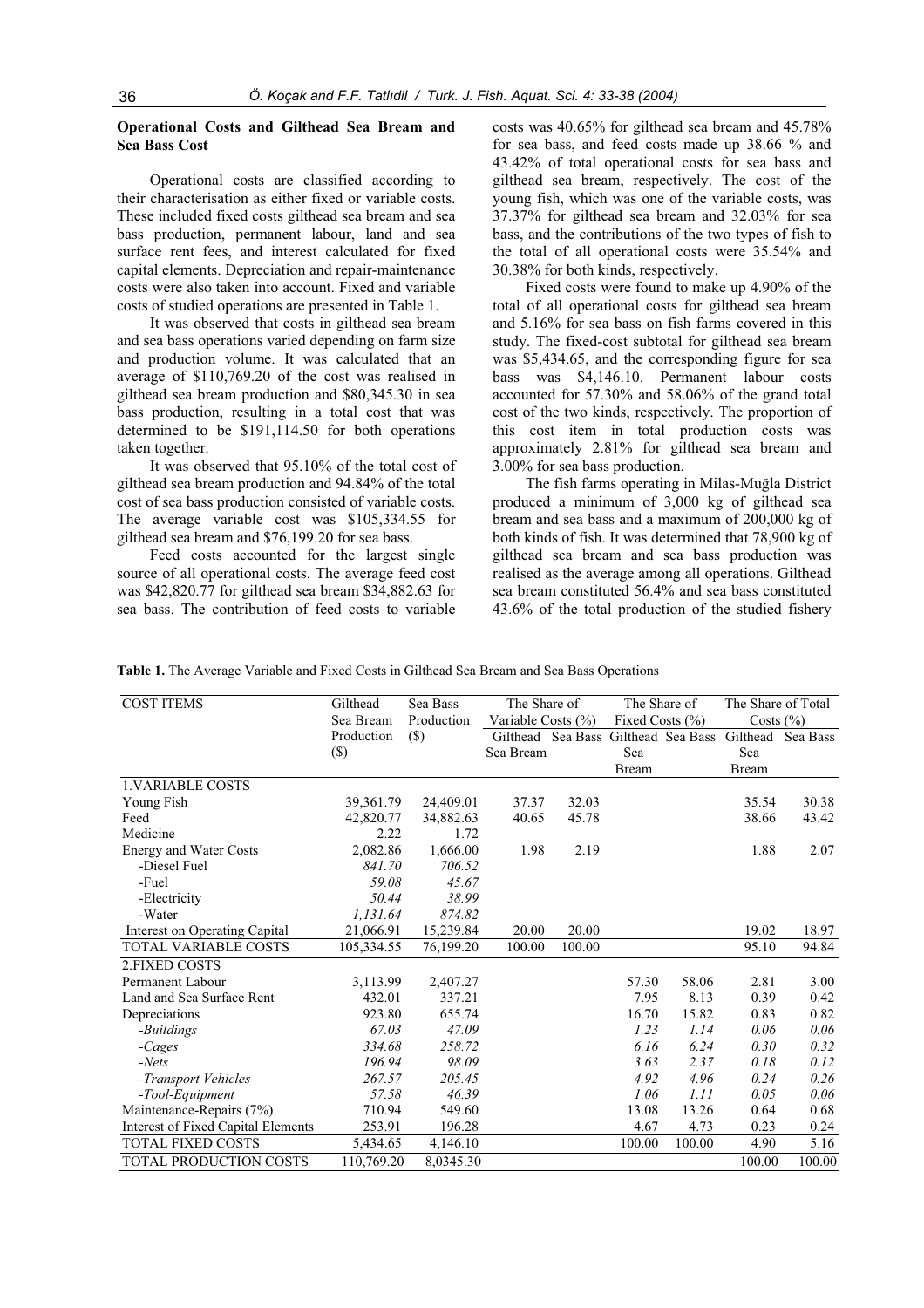operations. The production costs for both kinds are \$110,769.20 and \$80,345.30, respectively. Based on research findings, an average of 44,500 kg of gilthead sea bream and 34,400 kg of sea bass production were realised in the study region. The unit cost was calculated to be \$2.48 for gilthead sea bream and \$2.34 for sea bass in light of the data presented.

The operations sold gilthead sea bream for the price of \$2.68 / kg and sea bass for \$2.75 on average. In this way, it was determined that \$0.20 was earned on gilthead sea bream fish, whose unit cost was \$2.48, and \$0.41 profit on sea bass, whose unit cost was \$2.34.

The gross value of production was calculated to be \$119,599.02 for gilthead sea bream and \$94,504.87 for sea bass on average, and the average gross value of production was calculated to be \$214,103.89 for all operations in the research area. The average gross margin of the operations for gilthead sea bream production was \$14,264.47. The corresponding figure for sea bass production was \$18,305.67. The total gross margin of the operations was \$32 570.14 for both gilthead sea bream and sea bass production.

The average net profit was \$8,829.82 and \$14,159.57 for gilthead sea bream and sea bass production, respectively. The average net profit of the operations from both gilthead sea bream and sea bass production activities was \$22,989.39 at year's end.

As a result, it was determined that fishery operations that were covered in this research were experiencing technical and financial difficulties.

Current problems and some suggestions for resolving them are presented below:

• The feed factories should be controlled for more sterile and higher-quality method of producing gilthead sea bream and sea bass, and measures should be taken to enhance quality. In addition necessary measures should be taken for high quality-low cost feed production.

• The hunting of fish through the use of chemical substances should be banned in this region in order to prevent damages and/or losses to this type of hunting.

x Health certificates should be made obligatory to help to prevent the spread of epidemic diseases in the provision of young fish. Furthermore, a staff specialist in this field should be employed at the Provincial Directorate of Agriculture and these experts should also be appointed at the district level to deal with the problem of fish diseases. In addition to the above measures, it is very important that fishery engineers be employed on fish farms to prevent and minimize possible losses.

• To enable fishery operations to overcome their financial difficulties, credit with low interest rates, appropriate financial incentives, and support should be provided.

• An investigation should be conducted to determine the negative effect of unregistered operations on the economy, and those that have not registered should be required to do register.

• Organization on fish farms is an issue that must be dealt with to resolve their problems with respect to supply and marketing. 46% of the fishery operations in the research area at the time of the study were members of either a fishery association or foundation. Supporting fish farms' membership in production and marketing cooperatives seems to be a favourable solution to work towards eliminating these problems. So as to obstruct attempts to form monopolies on pricing and marketing, and to increase market share of small- to medium-scale operations and promote continuity between them, it is of vital importance for small- and medium- scale operations to participate in cooperatives or unions.

• To minimize losses arising from a lack of technical knowledge, managers of the operations should be informed about the fishery and management subjects. The Department of Fishery and Farm Economics, within the organizational structure of the Provincial Agriculture Directorate, should take the responsibility.

• Carefully prepared physical planning and feasibility studies of fishery operations, designation, market research and financial analysis based on realistic data and scientific criteria will contribute greatly development of the sector. Moreover, preparation of fishery production projects by an expert or institution will result in more efficient evaluation of resources. Implementation of project confirmation without any political pressure by experts will be a vital issue for healthy investment. From this perspective, project confirmation works should be performed by a committee composed of academicians and related Ministry representatives. In addition, fishery operations should be controlled and monitored at the construction phase if everything is properly performed as it is proposed in the project. The supplydemand balance of the market should be taken into consideration during the confirmation of new production projects.

• Credit support should be offered by Agricultural Bank to prevent problems from arising from instability of the prices of the fishery inputs. Despite their need for credit, fishery operations have not been demanding credit because of complex and difficult bureaucratic procedures and strict credit guarantee conditions stipulated by banks. From this perspective, bureaucratic procedures and guarantee demands of the banks should be adjusted to accommodate to the structure of the sector.

• The fishery operations should be oriented towards processed food production that has high supplementary (additional) value, increase crop diversification, and thus increase demand in the market for their products, to prevent the development of a production surplus in fresh fish and an accompanying decline in prices.